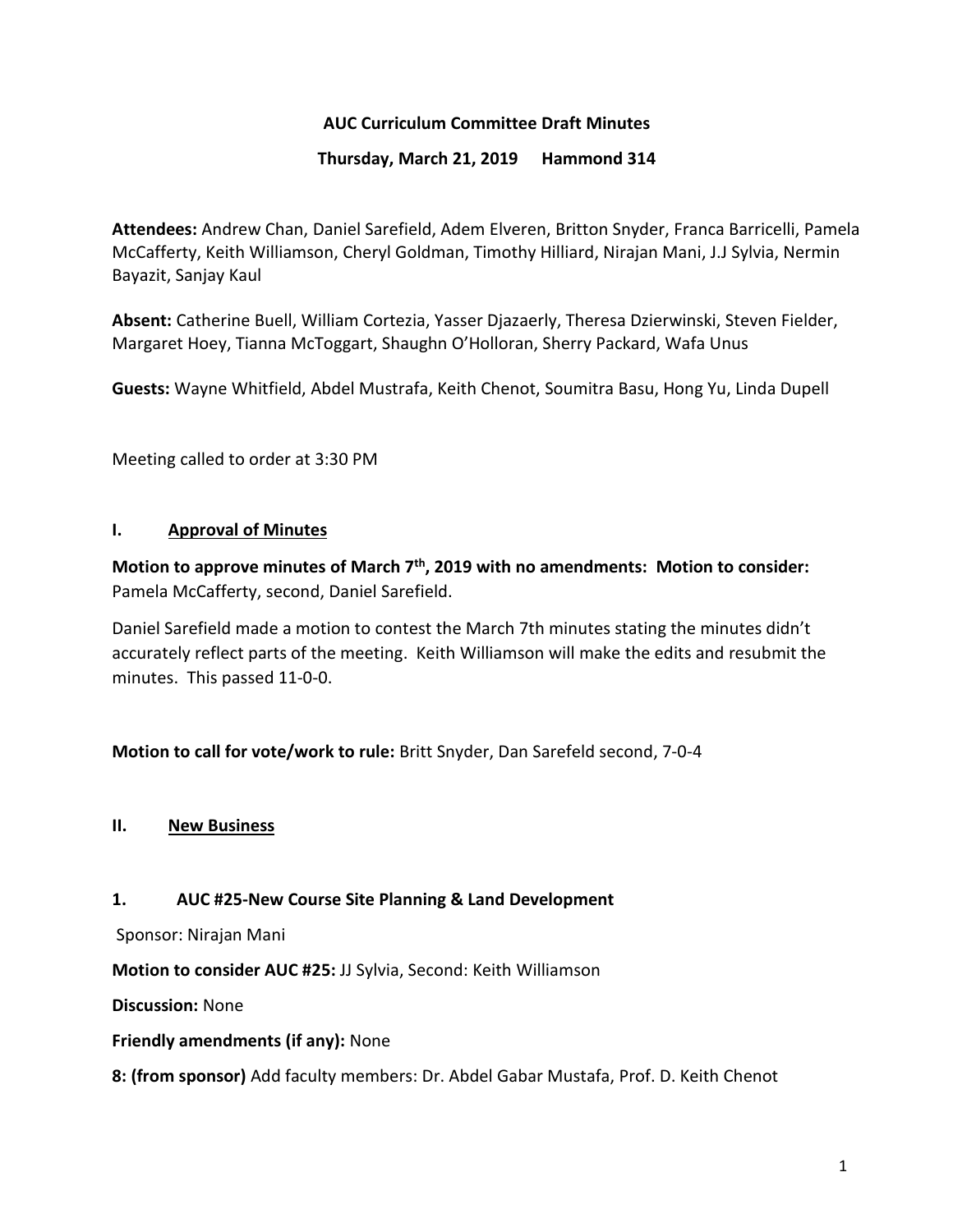**9: (from sponsor)** Under Required for majors, delete "Civil and Environmental Engineering", change Applied Science and Technology to Applied Science and Technology/Engineering.

14: **(from sponsor)** Change "Junior Status" to "ENGT 2XXX Building Construction Systems"

16b: **(from sponsor)** Change Fall 2019 to Fall 2020

**16d: (from sponsor)** Change language from "Due to laboratory application and computers" to "Due to classroom demonstration and computers".

**17: (from sponsor)** Change to Engineering Technology students (with Architecture Concentrations) and Applied Science and Technology/Engineering (with Construction Management concentration)

18: **(from sponsor)** Syllabus, change Prerequisite: to "ENGT 2XXX Building Construction Systems"

# **Vote to Recommend Approval of AUC #25: 11-0-0**

# **2. AUC #26-New Course Analysis and Design of Structural Systems**

Sponsor: Abdel Mustafa

**Motion to consider AUC #26:** Pamela McCafferty Second: Dan Sarefield

**Discussion:** None

**Friendly amendments (if any):** None

**8: (from sponsor)** Add faculty members: Dr. Nirajan Mani

**9: (from sponsor)** Change ENGT 3XXX to ENGT 2XXX (Strength of Materials)

**9: (from sponsor)** Required for majors, delete "Civil and Environmental Engineering", change Applied Science and Technology to Applied Science and Technology/Engineering.

**12: (from sponsor)** Remove ENGT from section here.

**14: (from sponsor)** Change ENGT 3XXX to ENGT 2XXX Strength of Material)

**16b: (from sponsor)** Fall 2019 to Fall 2020

**16d: (from sponsor)** Change language from "Due to laboratory application and computers" to "Due to classroom demonstration and computers".

18: **(from sponsor)** Syllabus, change Prerequisite Strength of Materials (ENGT 3XXX) to "Strength of Materials (ENGT 2XXX)"

## **Vote to Recommend Approval of AUC #26: 12-0-0**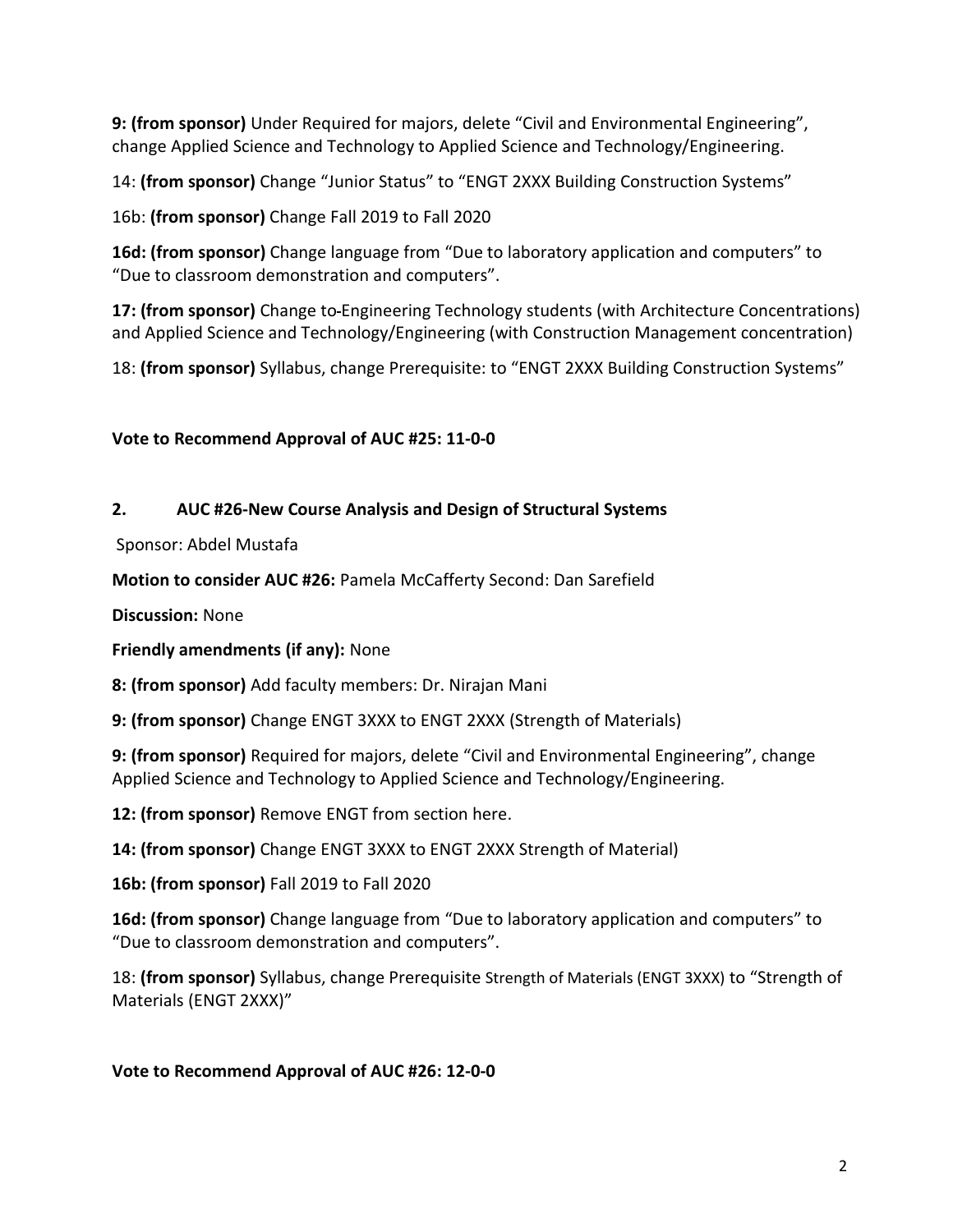# **3. AUC #27-New Course Communication and Transportation Technologies**

Sponsor: Wayne Whitfield

**Motion to consider AUC #27:** Daniel Sarefeld, Second: Nirajan Mani

**Discussion:** None

**Friendly amendments (if any):** None

**8: (from sponsor)** Add faculty members: Dr. Sanjay Kaul

**9: (from sponsor)** Required for majors, change Applied Science and Technology to Applied Science and Technology/Engineering.

**16d: (from sponsor)** Change language from "laboratory space limitations" to "Due to classroom demonstration limitations".

## **Vote to Recommend Approval of AUC #27: 12-0-0**

## **4. AUC #28-New Course Manufacturing Processes and Systems**

Sponsor: Soumitra Basu

**Motion to consider AUC #28:** Cheryl Goldman, Second: Pamela McCafferty

**Discussion:** It was suggested that there needs to be more than one faculty member trained for teaching the course in Manufacturing Processes and Systems.This is an advanced class in Manufacturing Technology where one professor is currently trained and able to instruct the class. The response was that currently there are small numbers in the concentration, so this would not be an issue. The concern is if the professor goes on sabbatical or leaves the University, the course would not be covered. The proposed solution would be an adjunct for a specialty course like the proposed class. It was questioned whether the course could be easily taught by an adjunct in the manufacturing sector, and the response was that in this area that would be likely. The professor needs to be trained in Mechanical Engineering. Nipro Industries would be a local company where it was felt there would be appropriate pool of adjuncts. Franca put forward that there is precedent where there are other concentrations with one faculty member. Latin was put out as a current example of this at FSU. There is one Mechanical Engineer currently teaching in the Manufacturing Technology program at FSU.

**Friendly amendments (if any):** Nirajan Mani put to change 2019 to fall 2020 for the course offering.

**8: (from sponsor)** Add faculty members:

**9: (from sponsor)** Fix to be General Physics (PHYS 2300) not (PHYS 2400)

**14: (from sponsor)** Check off Prerequisites box. Change PHYS 2400 to PHYS 2300.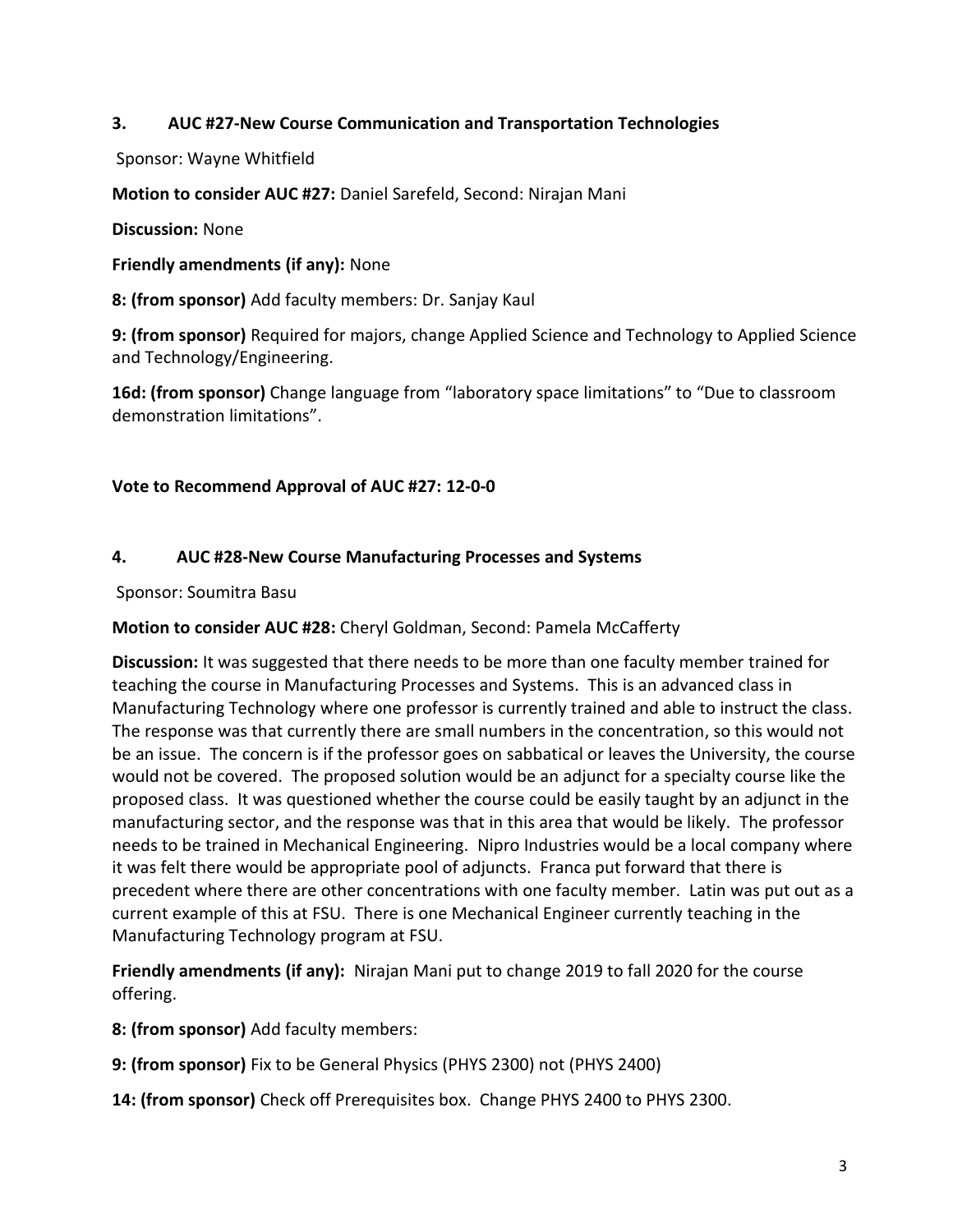**16d: (from sponsor)** change "laboratory application" to "demonstration space"

# **Vote to Recommend Approval of AUC #28: 12-0-0**

# **5. AUC #29-New Course Device Interface Design**

Sponsor: Hong Yu

**Motion to consider AUC #29:** Cheryl Goldman , Second: Nermin Bayazit

**Discussion:** Currently Hong Yu is the full time faculty member teaching this course with one adjunct.

**Friendly amendments (if any):** None

## **Vote to Recommend Approval of AUC #29: 12-0-0**

## **6. AUC #30-New Course MEP & HVAC**

Sponsor: Wayne Whitfield

**Motion to consider AUC #30:** Nirajan Mani, Second: Daniel Sarefield

**Discussion:** Line item 16b, change this to Fall 2020,

## **Friendly amendments (if any):**

**8: (from sponsor)** Add faculty members: Dr. Soumitra Basu, Dr. Sanjay Kaul

**9: (from sponsor)** Required for majors, change Applied Science and Technology to Applied Science and Technology/Engineering.

# **Vote to Recommend Approval of AUC #30: 12-0-0**

# **7. AUC #31-New Course Control Theory**

Sponsor: Hong Yu

**Motion to consider AUC #31:** Pamela McCafferty, Second: Nermin Bayazit

## **Discussion:** None

**Friendly amendments (if any):** 16b, change this to fall 2020. Change the current grading scale to match the University Grading Scale.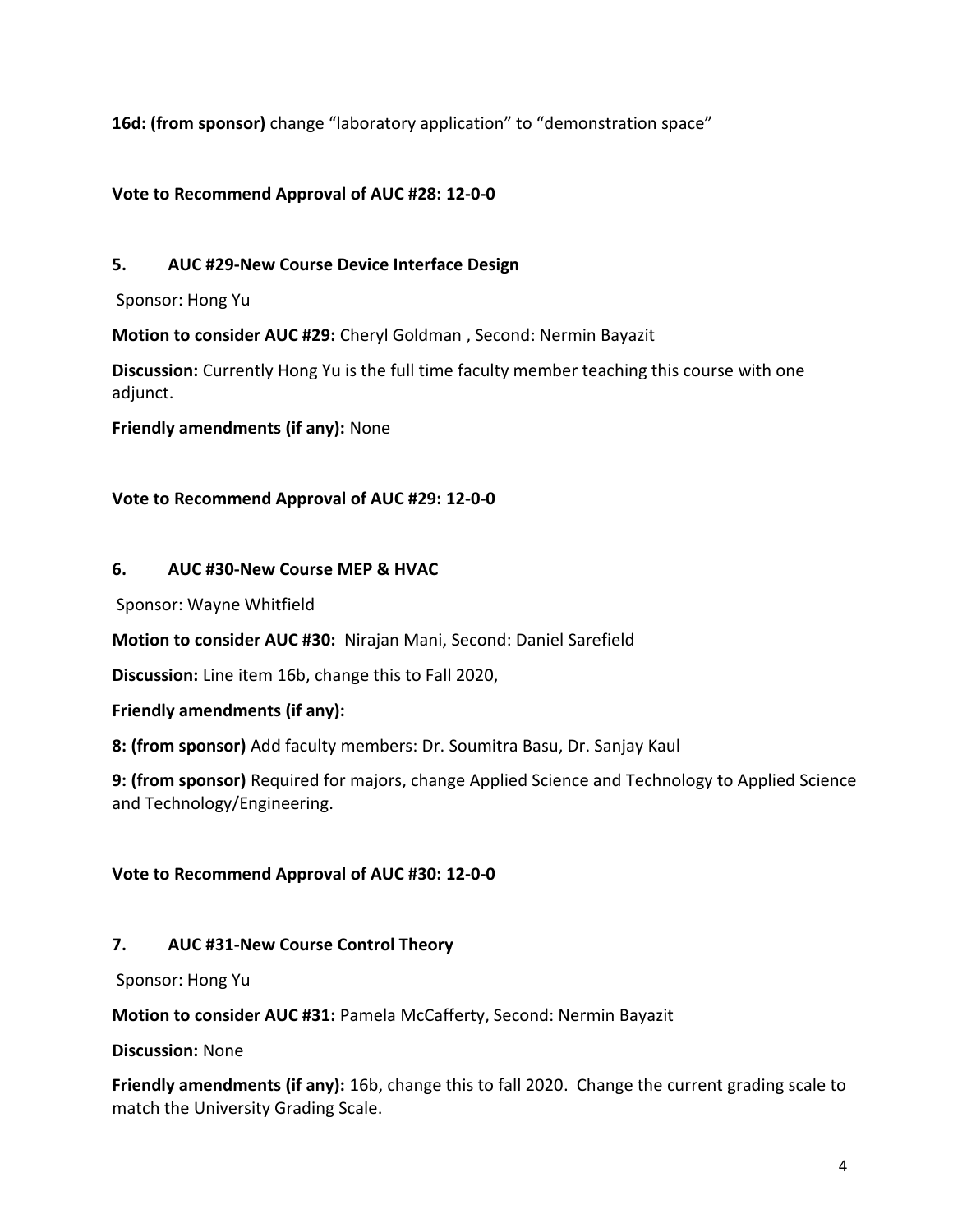## **8: (from sponsor)** Add faculty members:

**12: (from sponsor)** Remove ENGT from section here.

# **Vote to Recommend Approval of AUC #31: 12-0-0**

# **8. AUC #32-New Course: Robotics and Mechatronics**

Sponsor: Soumitra Basu

**Motion to consider AUC #32:** JJ Sylvia, Second: Cheryl Goldman

**Discussion:** It was asked what made Robotics and Mechatronics a four-credit course by Cheryl Goldman. Kinematics is taught often as a separate course. The rationale was that kinematics was covered along with other topics along with supervision needed and more faculty member oversight which puts Robotics and Mechatronics to a four-credit course.

## **Friendly amendments (if any):**

**16d: (from sponsor)** Capacity: 18, Rationale: Due to classroom demonstration and computer stations.

## **Vote to Recommend Approval of AUC #32: 12-0-0**

## **9. AUC #33-New Course OSHA: Safety and Risk Management**

Sponsor: James Alicata

**Motion to consider AUC #33:** Daniel Sarefield, Second: Adem Elveren

**Discussion:** None

## **Friendly amendments (if any):** None

**9: (from sponsor)** In course level justification, change Applied Science and Technology to Applied Science and Technology/Engineering.

**9: (from sponsor)** Required for majors, change Applied Science and Technology to Applied Science and Technology/Engineering.

**12: (from sponsor)** Remove ENGT from section here.

**16b: (from sponsor)** Change to Fall 2020.

**16d: (from sponsor)** Change to "due to demonstration space and discussion" (remove laboratory language)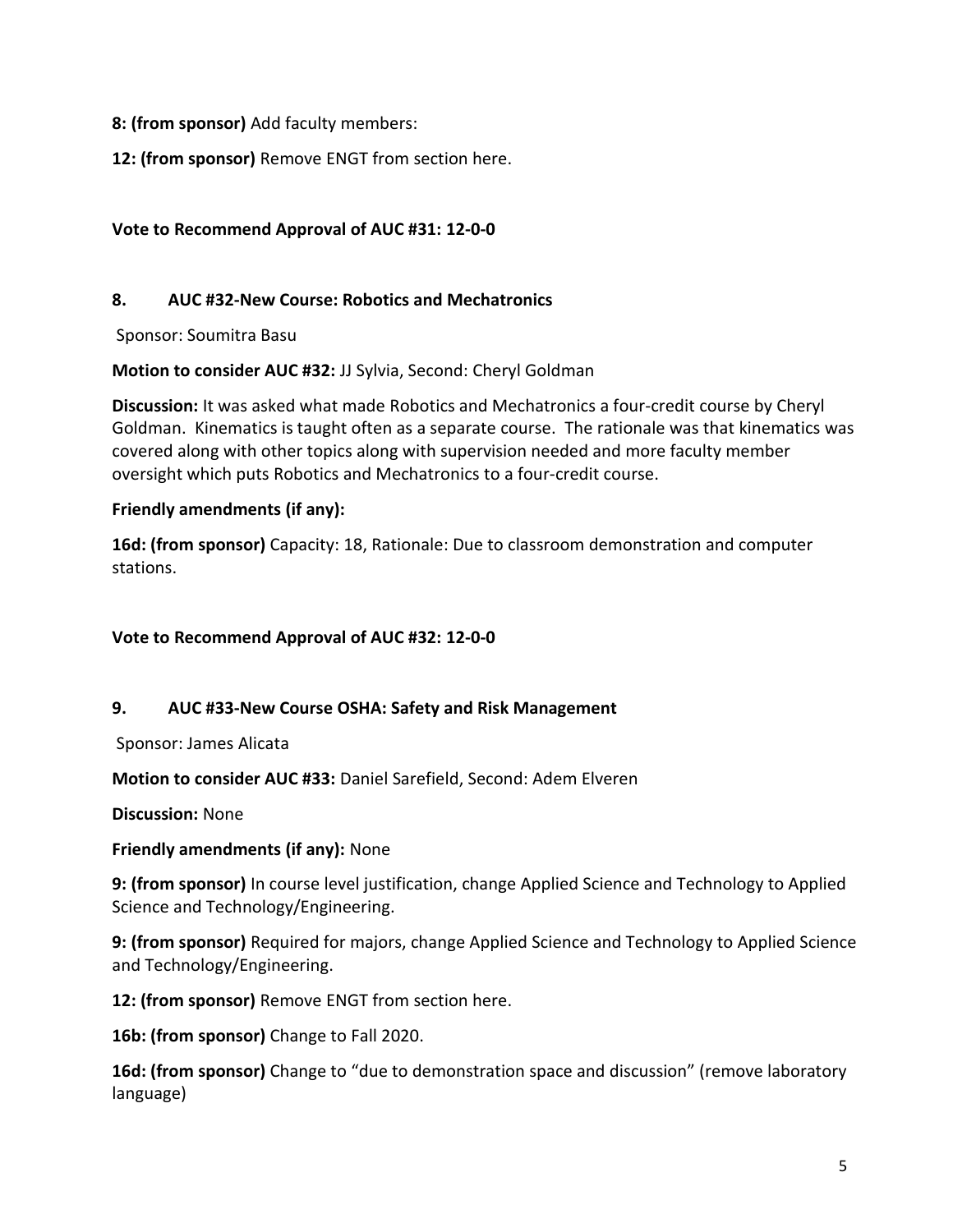### **Vote to Recommend Approval of AUC #33: 12-0-0**

### **10. AUC #34-New Course Advanced Digital Electronics**

Sponsor: Hong Yu

**Motion to consider AUC #34:** Pamela McCafferty, Second: Daniel Sarefield

**Discussion:** None

**Friendly amendments (if any):** Change the syllabus to reflect the same as the University standard for grading scale.

**12: (from sponsor)** Remove ENGT from section here.

**16b: (from sponsor)** change to Fall 2020

### **Vote to Recommend Approval of AUC #34: 12-0-0**

#### **11. AUC #35-Architectural Design**

Sponsor: Keith Chenot

**Motion to consider AUC #35:** Nirajan Mani, Second: Adem Elveren

**Discussion:** None

**Friendly amendments (if any):** None

**14: (from sponsor)** Prerequisites: Change ITEC 3XXX to ENGT 3XXX

**16b: (from sponsor)** change to Fall 2020

### **Vote to Recommend Approval of AUC #35: 12-0-0**

### **12. AUC #36-New Course Engineering Technology Capstone**

Sponsor: Keith Chenot

**Motion to consider AUC #36:** Keith Williamson, Second: Daniel Sarefield

**Discussion:** None